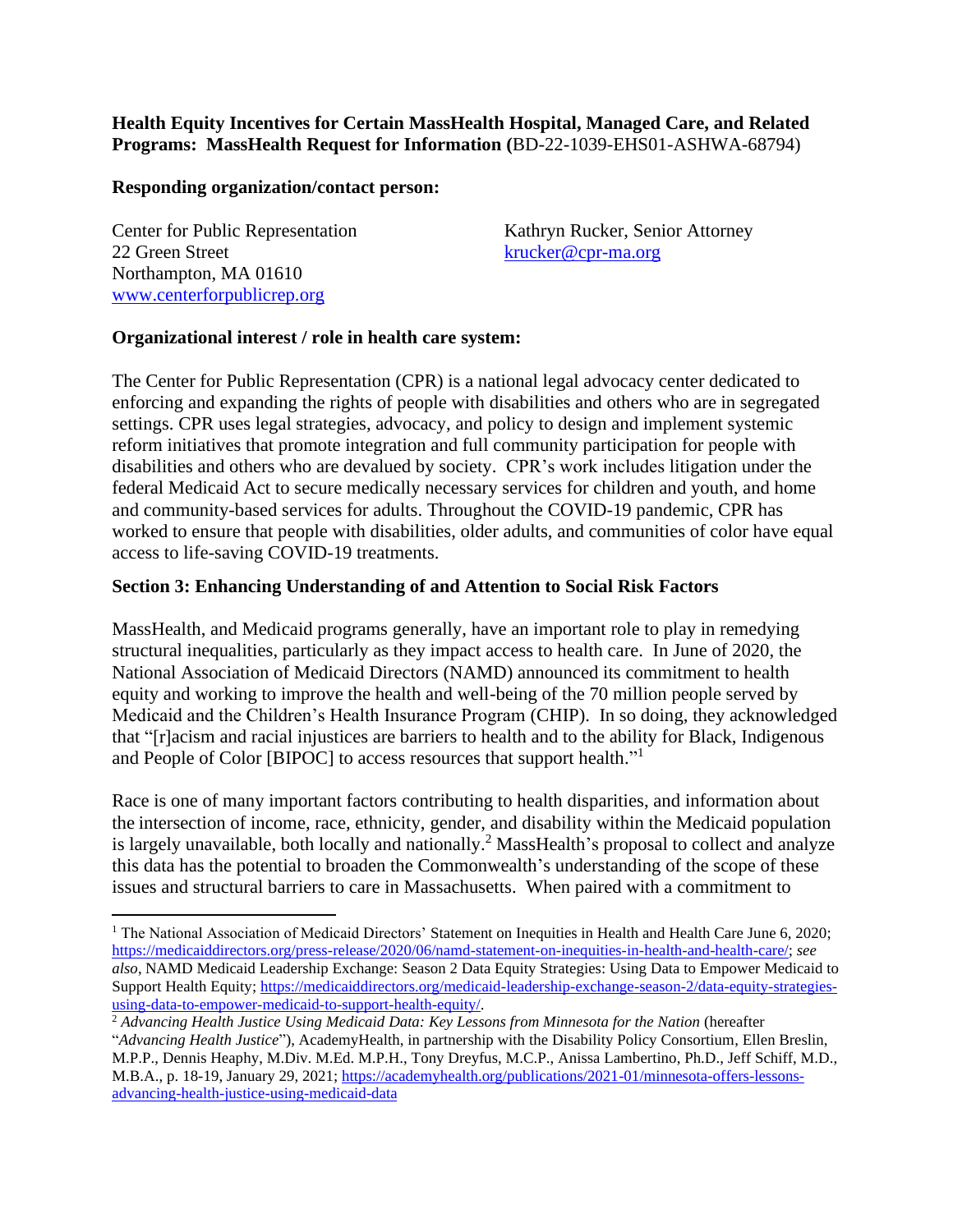develop and implement responsive system reform, this data can result in the types of initiatives needed to secure equal access to care and improve members' health outcomes.

MassHealth is already providing coverage to communities that have been impacted by, and continue to experience, structural inequalities, racism, and discrimination in access to health care. It also is uniquely positioned to collect and analyze data on health care utilization, delivery, and outcomes for under-resourced populations and communities. MassHealth's attention to social risk factors (often referred to as social determinants of health) and solutionfocused policy responses, also should inform the development of funding strategies including value-based purchasing and outcome/performance incentives for MassHealth providers and managed care contract entities.

## **What social risk factor data should MassHealth collect and/or require its contracted health system entities (e.g., MCOs, ACOs, CPs, hospitals, managed behavioral health vendor) to collect?**

There is an undeniable intersection between poverty, race, age, and disability, all of which can create multiple, compounding barriers to care and negatively impact individual health. This has been particularly evident during the COVID-19 pandemic. For this reason, MassHealth's proposed data collection should include, at a minimum, income, race, age, and disability, as well as a capacity to analyze how specific factors – alone and in combination – may be impacting health care outcomes for members. We also suggest that MassHealth track health care access and outcomes data for other vulnerable or potentially marginalized populations including children, those in the custody of the child welfare system, members from linguistic minorities, and persons identifying as  $LGBTQ+<sup>3</sup>$ .

## **What benefits and/or risks to collecting social risk factor data on MassHealth members should MassHealth consider? If any risks, how should MassHealth mitigate those risks?**

Collecting data on social risk factors and member outcomes will allow MassHealth to establish specific health equity goals and to prioritize among various health care initiatives and policy changes. This data should be incorporated into routine evaluation and monitoring of key agency functions and used to measure the efficacy of its reform strategies over time.

Importantly, collecting social risk factor and related outcomes data also allows the agency, its members, and stakeholders to advocate for additional resources and public funding to mitigate and readdress health care inequities impacting MassHealth members.

In the collection and use of this data, MassHealth should take care to maintain member confidentiality and to guard against any misuse of social risk factor data in individual health care delivery. Data should be collected in a culturally competent way, accompanied by explanations regarding the potential and intended uses for this information.

<sup>&</sup>lt;sup>3</sup> Advancing Health Justice at 42-45 (discussing risk factors specifically related to children, including those with child protection involvement, and related data collected within the Minnesota Medicaid program).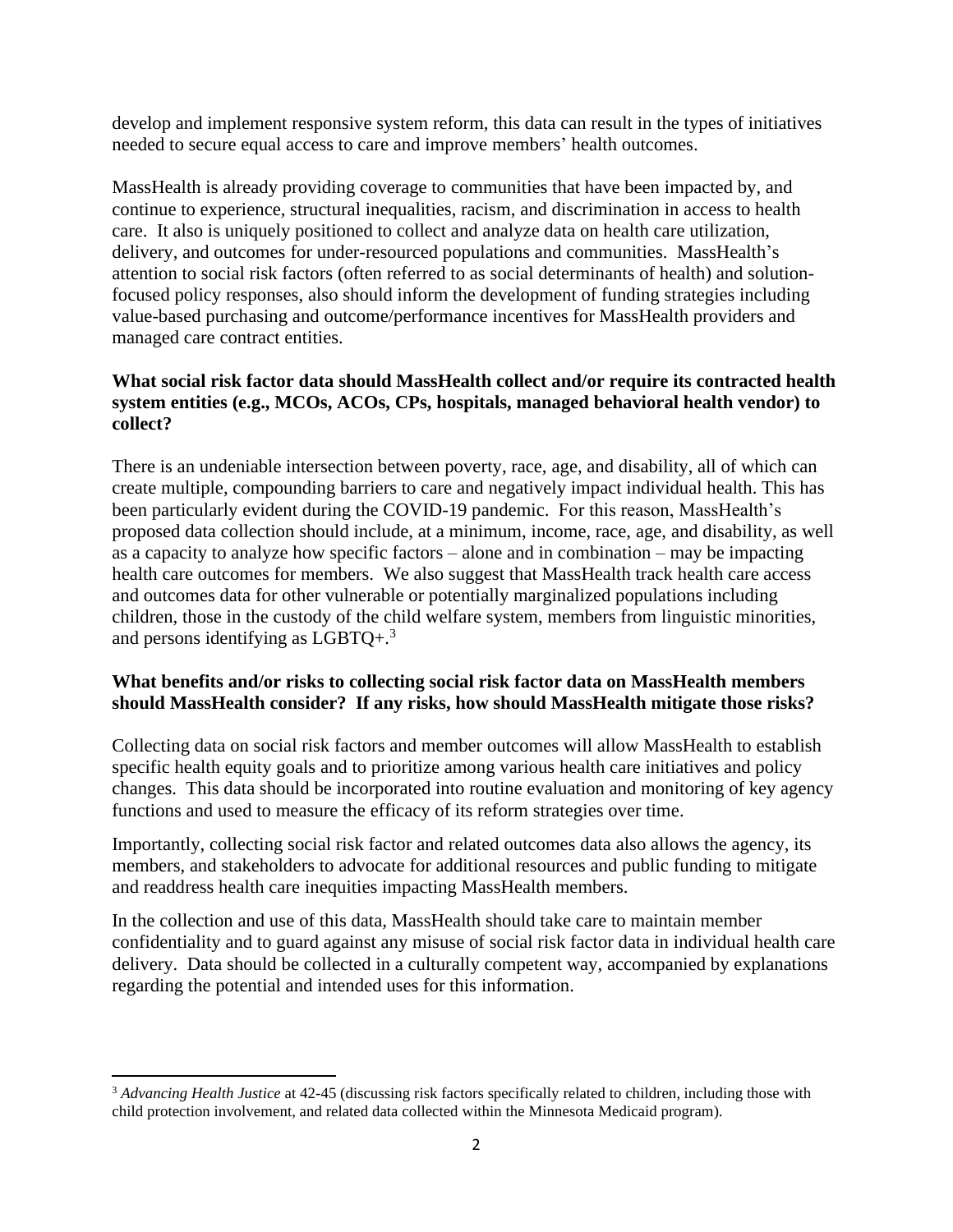### **Before complete self-reported data are available, should MassHealth consider alternative approaches to estimating social risk factors at the individual and/or population levels? (Why or why not?)**

There are a variety of resources on health disparities among specific Medicaid populations which can be used to estimate the need for targeted reforms at the population level, and to jumpstart the development of responsive policy changes and health equity initiatives.

Research studies and social risk factor data collected in other state Medicaid programs, like Minnesota, provide important models for data collection, analysis and reporting, as well as resulting policy implications. 4 These findings also highlight populations with higher incidents of social risk factors, like disability status.

The January 2021 report titled *Advancing Health Justice Using Medicaid Data: Key Lessons from Minnesota for the Nation, points out that disability is more prevalent in certain populations,* including low-income communities and those within certain racial demographics:

Adults with income at or below 50 percent of the Federal Poverty Level (FPL) are seven times more likely to have a disability than adults with income above the FPL; adults who are U.S. born Black or African American are 100 percent more likely to have a disability than White adults.

# *Id.* at 2.

Persons with disabilities also are known to be at increased risk for serious, comorbid conditions, chronic illness, and death. <sup>5</sup> These conditions are often exacerbated by limited access to care, prolonged institutionalization, stigma, the pathologizing of physical symptoms, and side effects related to excessive and prolonged use of psychotropic medications. And as the pandemic has painfully illustrated, unequal and discriminatory treatment can be based on conscious and unconscious bias within the medical profession, including the devaluing of people with disabilities, and the mistaken assumption that people with disabilities experience a poor quality of life. 6

By identifying and improving outcomes for members with chronic, co-morbid conditions, as well as those genetic and acquired disabilities, MassHealth can also improve health outcomes for lowincome members and members of color, given the disproportionate level of disability in these populations. This data could be identified at the time of application, through the MassHealth Disability Supplement, or through diagnostic reporting and claims data collected once members are enrolled. 7

[https://pubmed.ncbi.nlm.nih.gov/33523739/.](https://pubmed.ncbi.nlm.nih.gov/33523739/)

<sup>4</sup> See *Advancing Health Justice*, n. 2, infra. Other States acknowledged for their efforts related to health disparity analysis include Ohio, Oregon, Pennsylvania and Washington. *Id*. at 23, 26.

<sup>5</sup> For example, a key finding from Minnesota's health disparity was that adults with a disability had the highest mortality rates of all population groups. *Advancing Health Justice* at 47-48.

<sup>6</sup> *See, e.g., Physicians' Perceptions Of People With Disability And Their Health Care,* Lisa I. Iezzoni, Sowmya R. Rao, Julie Ressalam, Dragana Bolcic-Jankovic, Nicole D. Agaronnik, Karen Donelan, Tara Lagu, and Eric G. Campbell, HEALTH AFFAIRS 40, NO. 2 (2021): 297–306. Available at

<sup>7</sup> *Advancing Health Justice* at 28 (highlighting research on disability as both a social risk factor and a health outcome).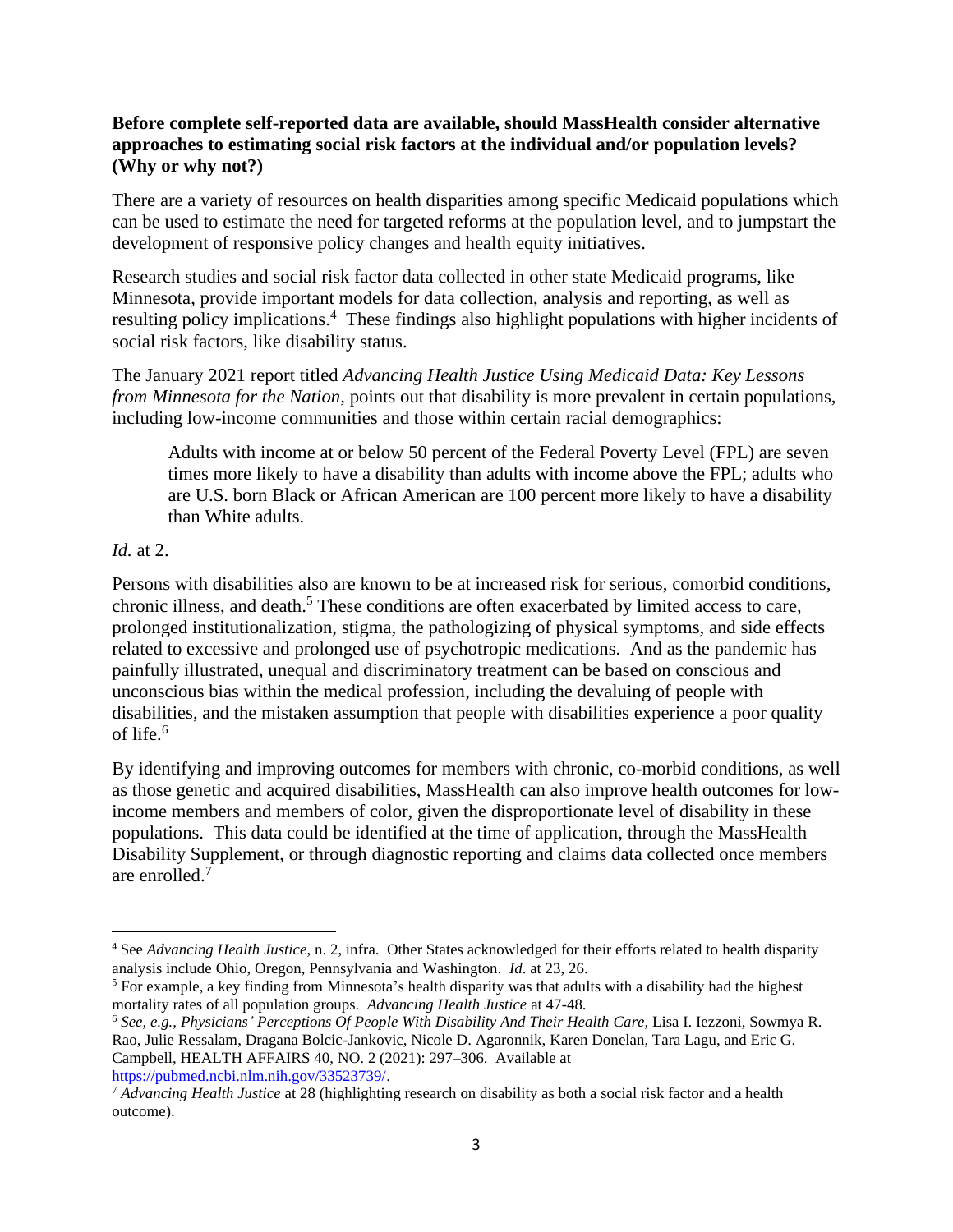MassHealth can also look to other federal agencies that have documented the prevalence of health disparities and begun to identify responsive strategies. Since 2011, the CDC Health Disparities and Inequalities Reports (CHDIR) and the Strategies for Reducing Health Disparities reports have highlighted effective public health programs that have reduced disparities.<sup>8</sup>

In addition, the Centers for Medicaid and Medicare Services (CMS) have specifically identified the dually eligible population as "vulnerable" to disparities in access to quality care. *Advancing Health Justice* at 15. This group of MassHealth members is likely to be more racially diverse than the general Medicaid population and in need of specialized care due to disability or other chronic health conditions. *Id*.

## **What are the most critical health and/or health care inequities that are experienced or observed by you, your organization, or your community?**

As noted above, persons with disabilities are known to be at increased risk for serious, comorbid conditions and chronic illness, and tend to have higher mortality rates as a result. Their conditions are often exacerbated by limited access to care, excessive and prolonged use of psychotropic medications, the provision of substandard or inadequate medical care in institutional settings, and the dismissal or pathologizing of physical symptoms – particularly when people with psychiatric or cognitive disabilities present for emergency room care.

These factors are further complicated by the loss of autonomy and personal medical decisionmaking experienced by many people with disabilities under the guardianship system, and a distrust in health care providers and systems that include, and may overly rely upon, involuntary treatment. Finally, individuals with disabilities are often denied equal access to medical care and treatment because health care delivery locations and specialized medical equipment are not available to provide them with preventative or specialized care.

Including disability as a social risk factor – alone and in combination with other factors – would allow MassHealth to better understand the magnitude of these issues, the populations affected, and the potential for policy and provider network level changes to improve member outcomes. It also creates an opportunity to delve deeper into the specific barriers members face, to identify and incentivize responsive systemic changes, and to measure the extent to which those changes are improving treatment access and reducing risk.

## **How should MassHealth hold its contracted health system entities (e.g., MCOs, ACOs, CPs, hospitals, managed behavioral health vendor) accountable for promoting health equity?**

A. Contract requirements

MassHealth has considerable experience using its managed care contracts to track, collect, analyze, and report on systems level data regarding the delivery of services to members, as well as the extent to which those services conform with specific performance standards and outcomes. The resources of these entities, and their ability to provide oversight and technical assistance to MassHealth provider networks, should be leveraged as part of a more comprehensive strategy to

<sup>&</sup>lt;sup>8</sup> CMS Equity Plan for Improving Medicare (2015); Centers for Disease Control and Prevention. Health Disparities and Strategies Reports. Available a[t https://www.cdc.gov/minorityhealth/chdir/index.html.](https://www.cdc.gov/minorityhealth/chdir/index.html.)